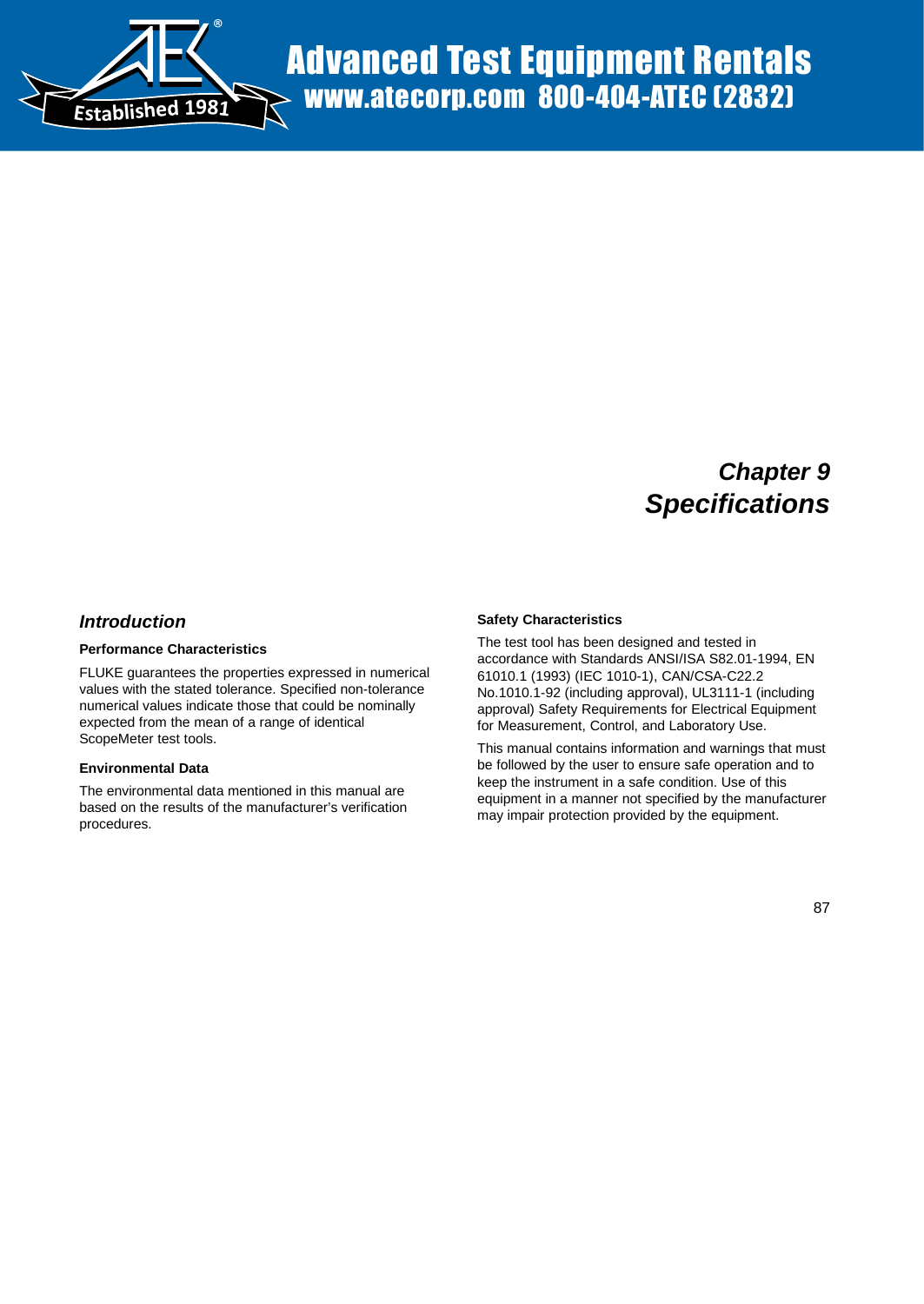## *Dual Input Oscilloscope*

## *Isolated Inputs A and B (Vertical)*

| Bandwidth, DC Coupled             |                                             |
|-----------------------------------|---------------------------------------------|
|                                   |                                             |
|                                   |                                             |
|                                   |                                             |
| Lower Frequency Limit, AC Coupled |                                             |
|                                   |                                             |
|                                   |                                             |
| <b>Rise Time</b>                  |                                             |
|                                   |                                             |
|                                   |                                             |
|                                   |                                             |
|                                   | Analog Bandwidth Limiters 20 MHz and 10 kHz |
|                                   |                                             |
|                                   |                                             |
| <b>Sensitivity Ranges</b>         |                                             |
|                                   | with 10:1 probe 50 mV to 1000 V/div         |
|                                   |                                             |
|                                   |                                             |
| Input Impedance on BNC            |                                             |
|                                   |                                             |
|                                   |                                             |

## Max. Input Voltage with 10:1 probe ......................................600 V CAT III 1000 V CAT II direct (1:1) .............................................300 V CAT III (For detailed specifications, see "Safety") Vertical Accuracy ....................±(1.5 % + 0.04 range/div) Digitizer Resolution ................... 8 bits, separate digitizer for each input

## *Horizontal*

| Minimum Time Base Speed (Scope Record)  2 min/div        |
|----------------------------------------------------------|
| Real Time Sampling Rate (for both inputs simultaneously) |
|                                                          |
|                                                          |
|                                                          |
|                                                          |
|                                                          |
|                                                          |
|                                                          |
|                                                          |
|                                                          |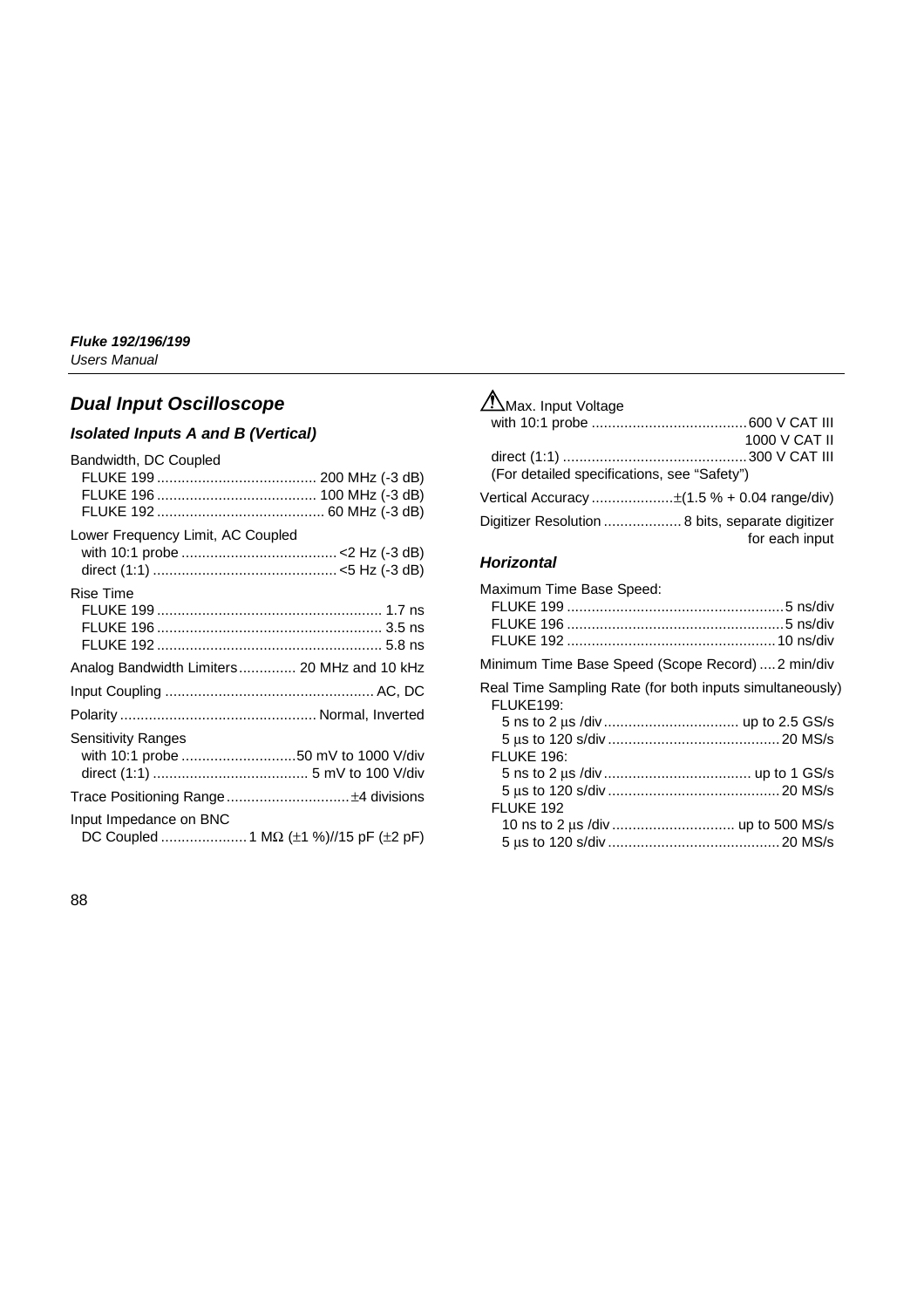## Record Length Scope Record Mode.......... 27500 points on each input Scope Normal Mode............ 1000 points on each input Scope Glitch Capture Mode...500 points on each input Glitch Detection 5 µs to 120 s/div....... displays glitches as fast as 50 ns Waveform Display...............A, B, A+B, A-B, A\*B, A vs B Normal, Average (2,4,8,64 x), Persistence Time Base Accuracy ...................................... ±100 ppm *Trigger and Delay*

| External, Video, Pulse Width |
|------------------------------|
|                              |
|                              |
|                              |

## *Automatic Connect-and-View Trigger*

## *Edge Trigger*

| Screen Update Free Run, On Trigger, Single Shot |
|-------------------------------------------------|
|                                                 |
|                                                 |

| Trigger Sensitivity A and B |  |
|-----------------------------|--|
|                             |  |
|                             |  |
|                             |  |
|                             |  |
|                             |  |
|                             |  |
|                             |  |
|                             |  |
|                             |  |

## *Isolated External Trigger*

| Trigger Levels (DC to 10 kHz)  120 mV, 1.2 V |  |
|----------------------------------------------|--|
| $M_{\rm{max}} = 7.5$ and $\mu$               |  |

## *Video Trigger*

| Standards  PAL, PAL+, NTSC, SECAM           |
|---------------------------------------------|
| ModesLines, Line Select, Field 1 or Field 2 |
|                                             |
|                                             |
|                                             |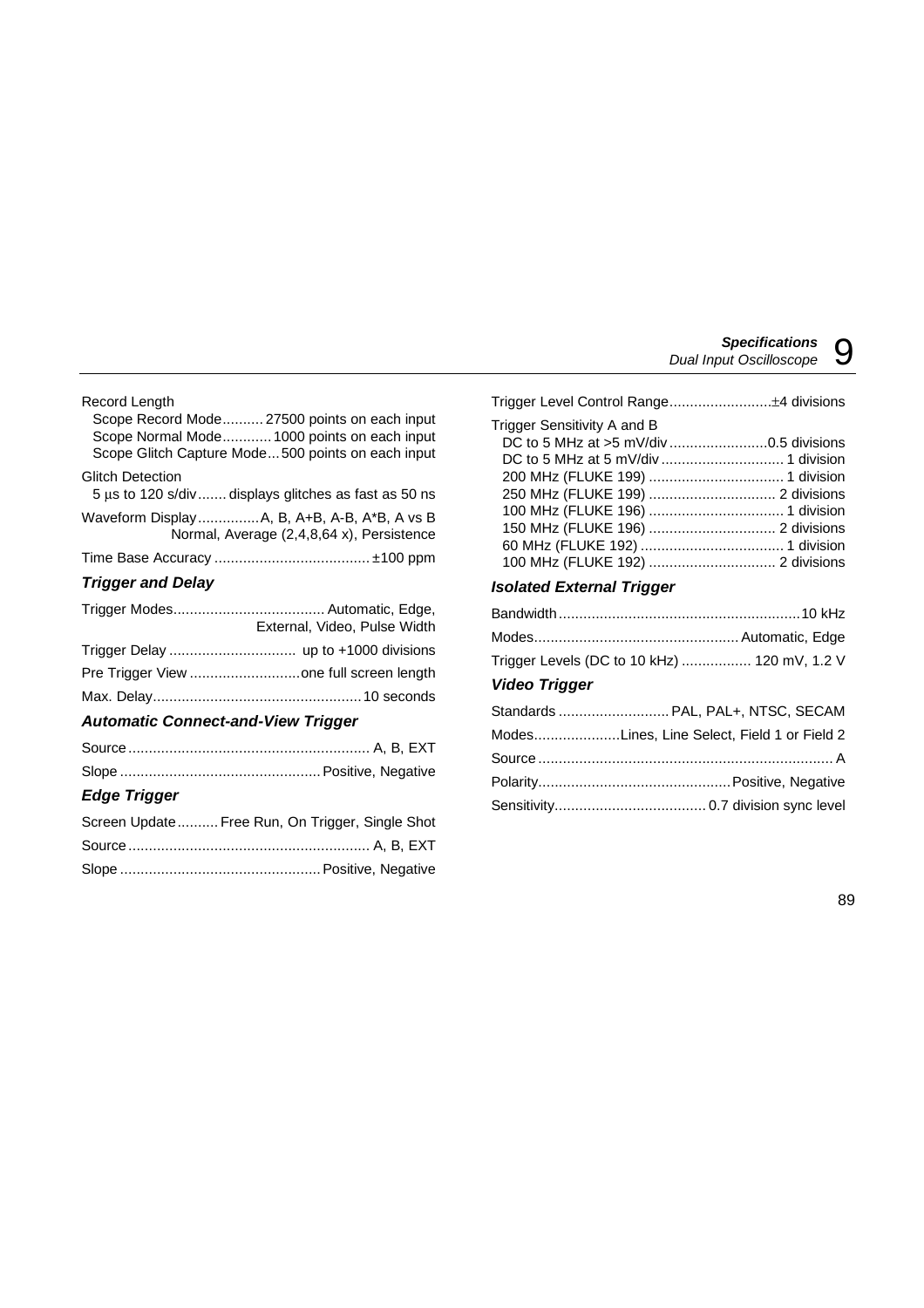## *Pulse Width Trigger*

| Screen UpdateOn Trigger, Single Shot                                                       |
|--------------------------------------------------------------------------------------------|
| Trigger Conditions <t,>T, ≈T (±10 %), ≠T(±10 %)</t,>                                       |
|                                                                                            |
|                                                                                            |
| Pulse Time Adjustment Range  1/100 div. to 250 div.<br>with a maximum resolution of 50 ns. |
|                                                                                            |

## *Continuous Auto Set*

Autoranging attenuators and time base, automatic Connect-and-View™ triggering with automatic source selection.

#### Modes

Minimum Amplitude A and B

## *Automatic Capturing Scope Screens*

Capacity .......................... 100 dual input scope Screens

*For viewing screens, see Replay function.*

## *Automatic Scope Measurements*

The accuracy of all readings is within  $\pm$  (% of reading + number of counts) from 18 °C to 28 °C. Add 0.1x (specific accuracy) for each °C below 18 °C or above 28 °C. For voltage measurements with 10:1 probe, add probe accuracy unless the probe has been calibrated on the test tool. At least 1.5 waveform period must be visible on the screen.

### *General*

| DC Common Mode Rejection (CMRR) >100 dB             |  |
|-----------------------------------------------------|--|
| AC Common Mode Rejection at 50, 60, or 400 Hz>60 dB |  |

## *DC Voltage (VDC)*

| Maximum Voltage                                  |  |
|--------------------------------------------------|--|
| Maximum Resolution                               |  |
|                                                  |  |
|                                                  |  |
| Normal Mode AC Rejection at 50 or 60 Hz  > 60 dB |  |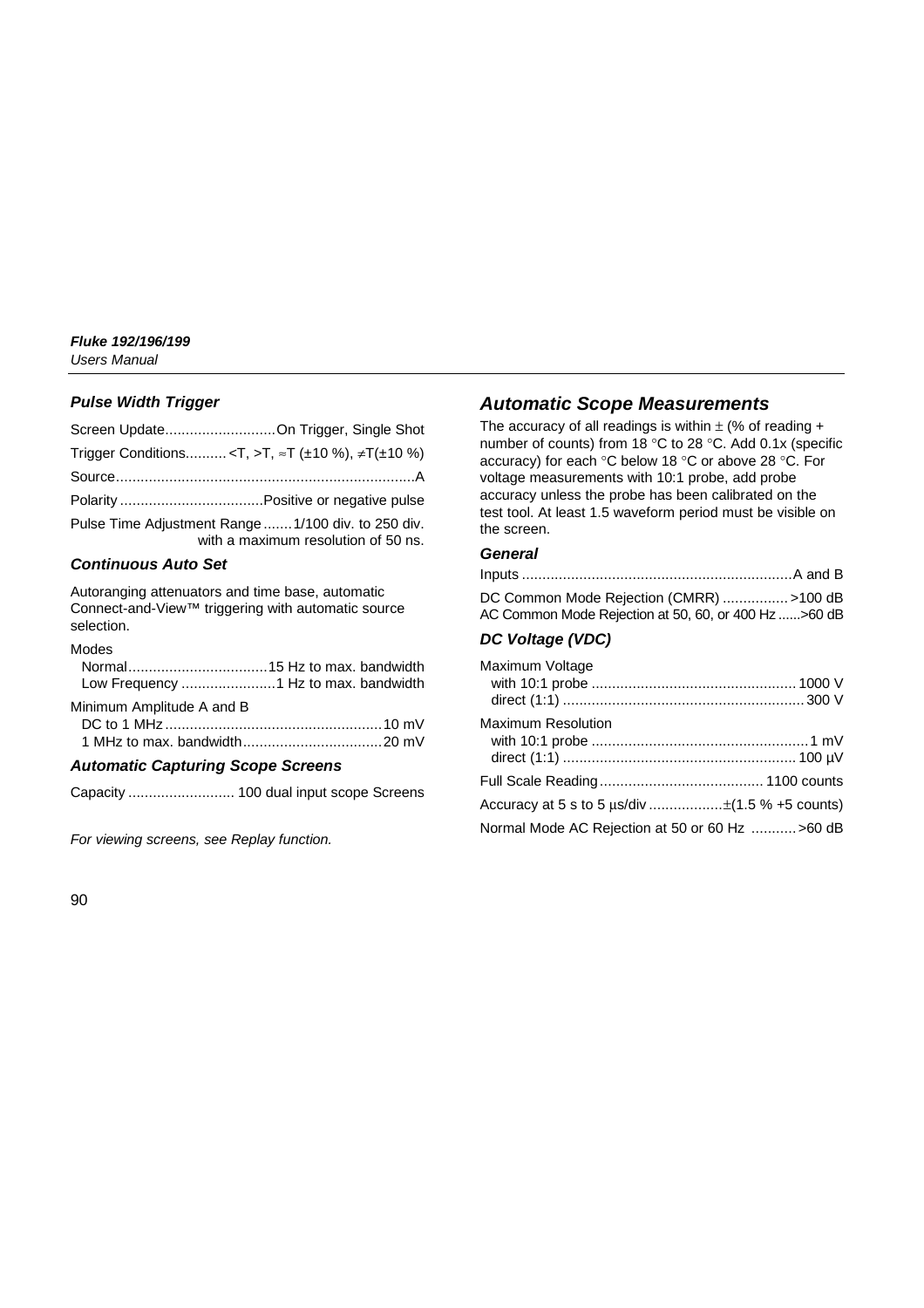## *AC Voltage (VAC)*

| Maximum Voltage                                                                                                                                                                                                                                                                                                      |  |
|----------------------------------------------------------------------------------------------------------------------------------------------------------------------------------------------------------------------------------------------------------------------------------------------------------------------|--|
| Maximum Resolution                                                                                                                                                                                                                                                                                                   |  |
|                                                                                                                                                                                                                                                                                                                      |  |
| Accuracy<br>DC coupled:                                                                                                                                                                                                                                                                                              |  |
| AC coupled, low frequencies:<br>50 Hz direct (1:1)  ±(2.1 % + 10 counts)<br>60 Hz direct (1:1)±(1.9 % + 10 counts)<br>With the 10:1 probe the low frequency roll off point will<br>be lowered to 2 Hz, which improves the AC accuracy<br>for low frequencies. When possible use DC coupling<br>for maximum accuracy. |  |
| AC or DC coupled, high frequencies:<br>60 Hz to 20 kHz  ±(2.5 % + 15 counts)<br>20 kHz to 1 MHz±(5 % + 20 counts)<br>1 MHz to 25 MHz±(10 % + 20 counts)<br>For higher frequencies the instrument's frequency roll<br>off starts affecting accuracy.                                                                  |  |

Normal Mode DC Rejection........................... >50 dB

All accuracies are valid if:

- The waveform amplitude is larger than one division
- At least 1.5 waveform period is on the screen

## *AC+DC Voltage (True RMS)*

| Maximum Voltage                                                                                                                                                                                                         |  |
|-------------------------------------------------------------------------------------------------------------------------------------------------------------------------------------------------------------------------|--|
| Maximum Resolution                                                                                                                                                                                                      |  |
|                                                                                                                                                                                                                         |  |
| Accuracv<br>60 Hz to 20 kHz±(2.5 % + 15 counts)<br>20 kHz to 1 MHz±(5 % + 20 counts)<br>1 MHz to 25 MHz ±(10 % + 20 counts)<br>For higher frequencies the instrument's frequency roll<br>off starts affecting accuracy. |  |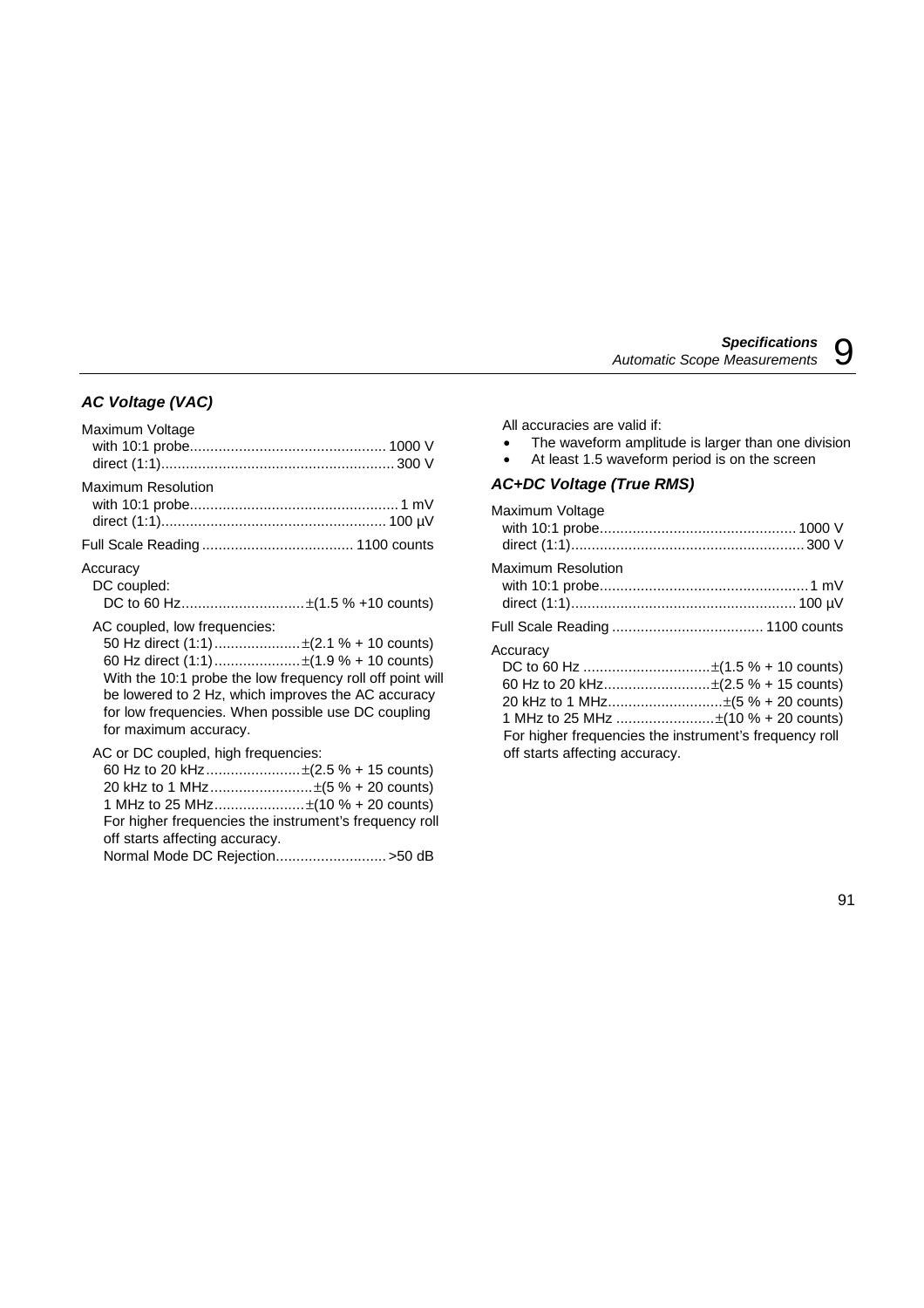## *Amperes (AMP)*

| With Optional Current Probe or Current Shunt                                        |
|-------------------------------------------------------------------------------------|
| Ranges same as VDC, VAC, VAC+DC                                                     |
| Probe Sensitivity100 µV/A, 1 mV/A, 10 mV/A,<br>100 mV/A, 1 V/A, 10 V/A, and 100 V/A |
| Accuracy  same as VDC, VAC, VAC+DC<br>(add current probe or current shunt accuracy) |

## *Peak*

|                           | Modes Max peak, Min peak, or pk-to-pk |
|---------------------------|---------------------------------------|
| Maximum Voltage           |                                       |
| <b>Maximum Resolution</b> |                                       |
|                           |                                       |
| Accuracy                  |                                       |

## *Frequency (Hz)*

| with at least 10 waveform periods on screen. |                                                         |
|----------------------------------------------|---------------------------------------------------------|
| Accuracy                                     |                                                         |
|                                              | 1 Hz to full bandwidth $\pm (0.5\% + 2 \text{ counts})$ |
| Duty Cycle (DUTY)                            |                                                         |
|                                              |                                                         |
| <b>Pulse Width (PULSE)</b>                   |                                                         |
| Resolution (with GLITCH off) 1/100 division  |                                                         |
|                                              |                                                         |
| Accuracy                                     | 1 Hz to full bandwidth $\pm (0.5 % + 2 counts)$         |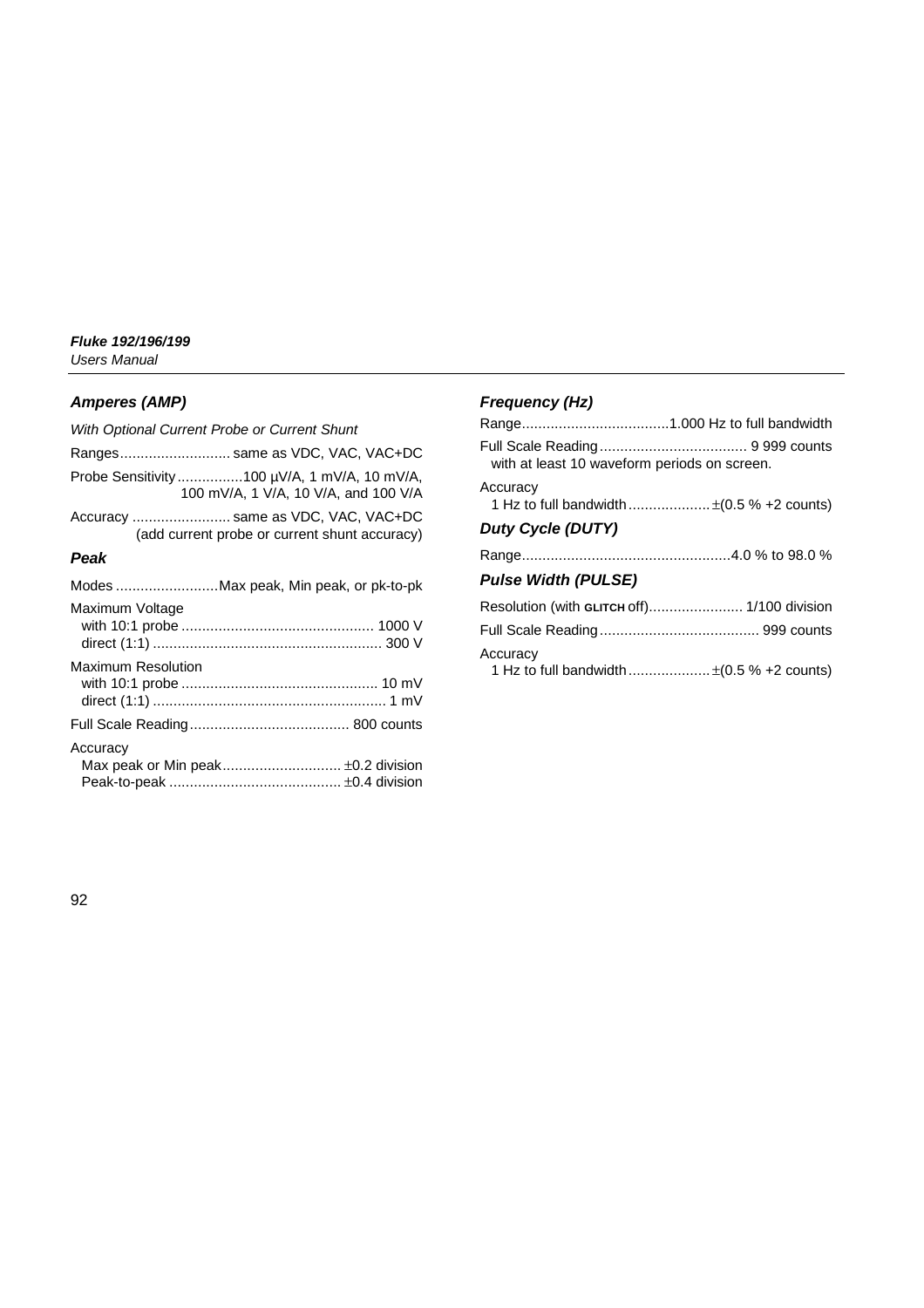#### *Power*

| corresponding samples of input A (volts)<br>and Input B (amperes) |
|-------------------------------------------------------------------|
|                                                                   |
|                                                                   |
|                                                                   |
|                                                                   |

#### *Phase*

#### *Temperature (TEMP)*

*With Optional Temperature Probe* Ranges (°C or °F) ................................. -40.0 to +100.0 ° -100 to +250  $^{\circ}$ -100 to +500  $^{\circ}$  $-100$  to  $+1000$   $^{\circ}$  $-100$  to  $+2500$  ° Probe Sensitivity ..........................1 mV/°C and 1 mV/°F *Decibel (dB)* dBV..............................................dB relative to one volt dBm.......................dB relative to one mW in 50  $\Omega$  or 600  $\Omega$ 

| Accuracysame as VDC, VAC, VAC+DC |
|----------------------------------|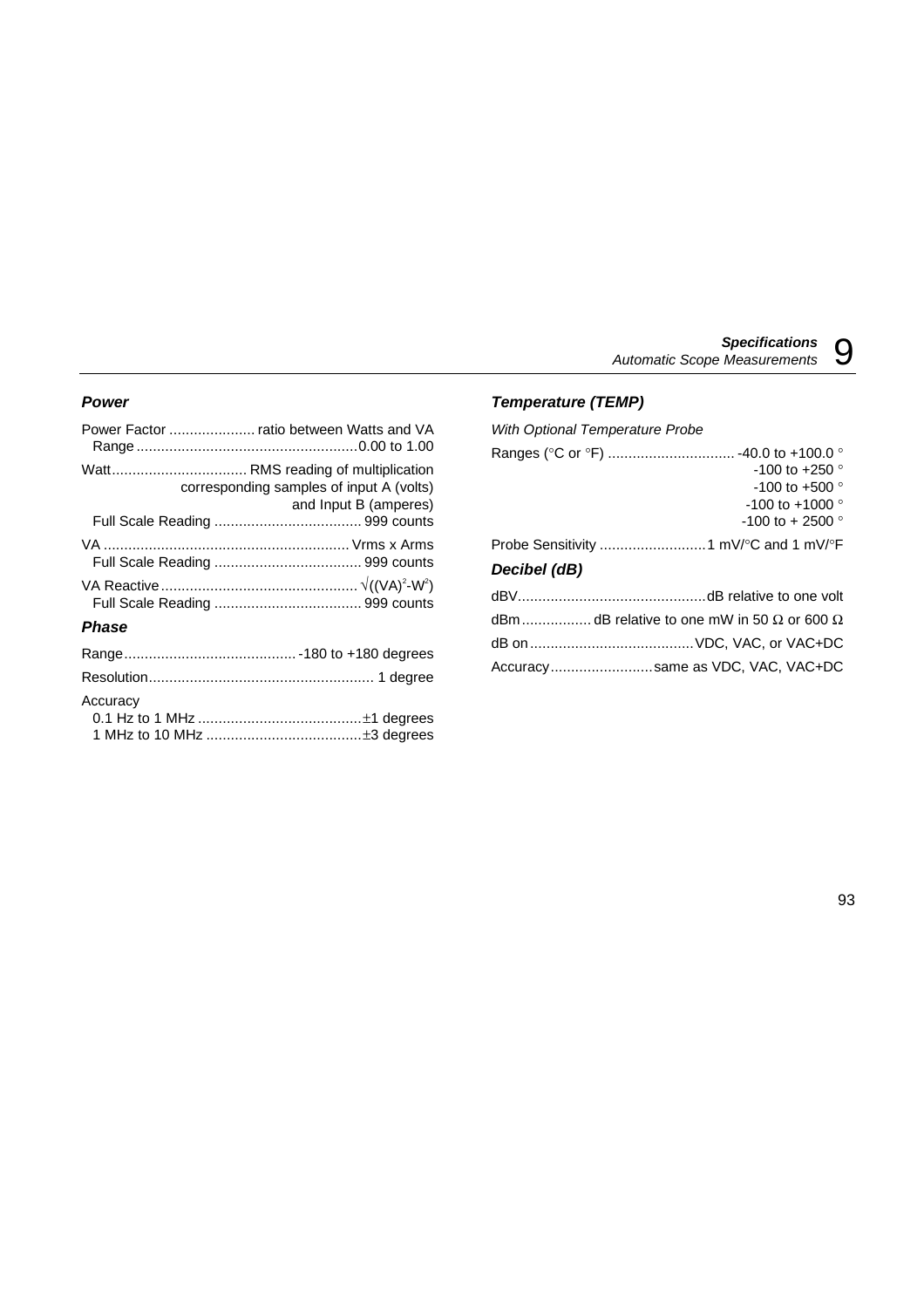## *Meter*

### *Meter Input*

|                        | Frequency Response DC to 10 kHz (-3 dB)              |
|------------------------|------------------------------------------------------|
|                        | Input Impedance 1 M $\Omega$ (±1 %)//10 pF (±1.5 pF) |
|                        | 600 V CAT III                                        |
|                        | (For detailed specifications, see "Safety")          |
| <b>Meter Functions</b> |                                                      |

## Ranging.................................................... Auto, Manual Modes ................................................. Normal, Relative

## *DMM Measurements on Meter Inputs*

The accuracy of all measurements is within  $\pm$  (% of reading + number of counts) from 18 °C to 28 °C. Add 0.1x (specific accuracy) for each °C below 18 °C or above 28 °C.

#### *General*

DC Common Mode Rejection (CMRR) ................ >100 dB AC Common Mode Rejection at 50, 60, or 400 Hz ......>60 dB

## *Ohms (*Ω*)*

|                           | 500.0 k $\Omega$ , 5.000 M $\Omega$ , 30.00 M $\Omega$                         |
|---------------------------|--------------------------------------------------------------------------------|
| <b>Full Scale Reading</b> |                                                                                |
|                           |                                                                                |
|                           | Measurement Current 0.5 mA to 50 nA, ±20 %<br>decreases with increasing ranges |
|                           |                                                                                |
| <b>Continuity (CONT)</b>  |                                                                                |
|                           |                                                                                |
|                           |                                                                                |
|                           |                                                                                |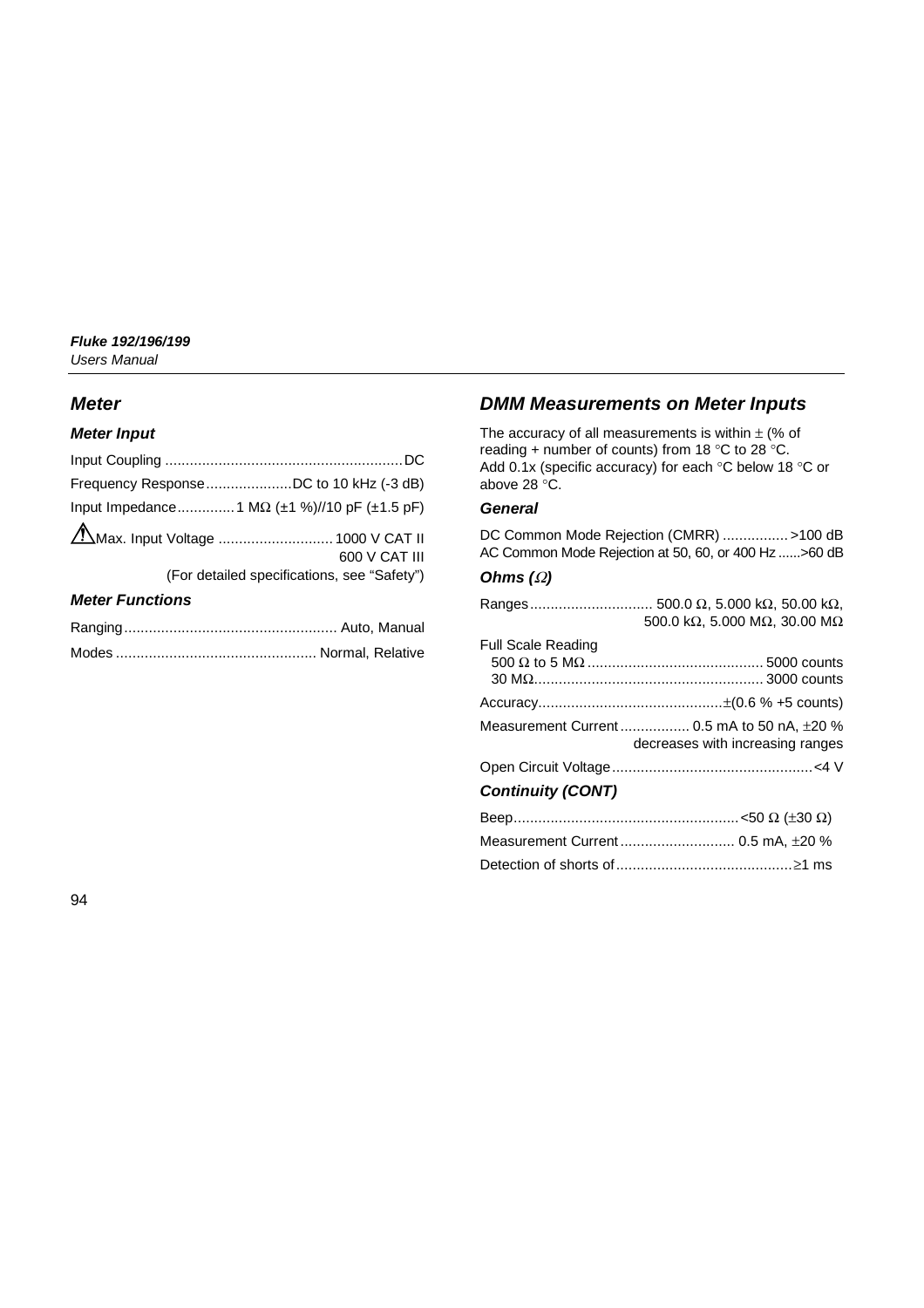### *Diode*

## *Temperature (TEMP)*

#### *With Optional Temperature Probe*

| $-100.0$ to $+250.0$ °       |
|------------------------------|
| $-100.0$ to $+500.0$ °       |
| $-100$ to $+1000$ $^{\circ}$ |
| $-100$ to $+2500$ °          |
|                              |
|                              |

#### *DC Voltage (VDC)*

| Ranges  500.0 mV, 5.000 V, 50.00 V, 500.0 V, 1100 V |  |
|-----------------------------------------------------|--|
|                                                     |  |
|                                                     |  |
| Normal Mode AC Rejection at 50 or 60 Hz ±1 % >60 dB |  |

## *AC Voltage (VAC)*

larger than 5 % of full scale.

| Ranges 500.0 mV, 5.000 V, 50.00 V, 500.0 V, 1100 V                                                         |
|------------------------------------------------------------------------------------------------------------|
|                                                                                                            |
| Accuracy<br>For higher frequencies the frequency roll off of the<br>Meter input starts affecting accuracy. |
| Normal Mode DC Rejection >50 dB                                                                            |
| <b>AC+DC Voltage (True RMS)</b>                                                                            |
| Ranges 500.0 mV, 5.000 V, 50.00 V, 500.0 V, 1100 V                                                         |
|                                                                                                            |
| Accuracy<br>For higher frequencies the frequency roll off of the<br>Meter input starts affecting accuracy. |
| All accuracies are valid if the waveform amplitude is                                                      |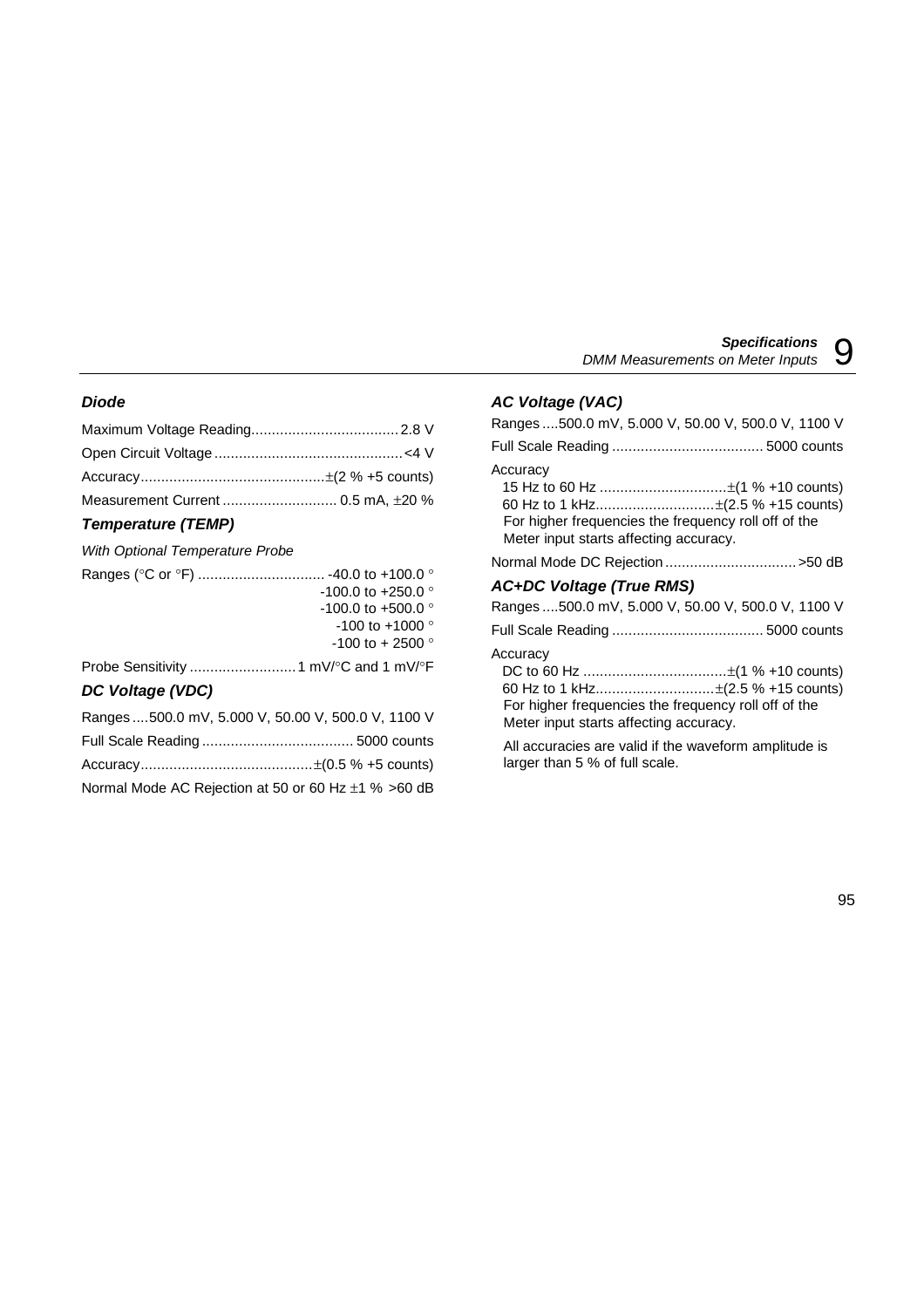## *Amperes (AMP)*

| With Optional Current Probe or Current Shunt                                        |
|-------------------------------------------------------------------------------------|
| Ranges same as VDC, VAC, VAC+DC                                                     |
| Probe Sensitivity100 µV/A, 1 mV/A, 10 mV/A,<br>100 mV/A, 1 V/A, 10 V/A, and 100 V/A |
| Accuracy  same as VDC, VAC, VAC+DC<br>(add current probe or current shunt accuracy) |

## *Recorder*

### *TrendPlot (Meter or Scope)*

Chart recorder that plots a graph of min and max values of Meter or Scope measurements over time.

| Measurement Speed> 2.5 measurements/s        |
|----------------------------------------------|
|                                              |
|                                              |
| Recorded Time Span 90 min to 8 days          |
| Time Reference  time from start, time of day |

### *Scope Record*

Records scope waveforms in deep memory while displaying the waveform in Roll mode.

| Max. Sample Speed (10 ms/div to 1 min/div)20 MS/s      |
|--------------------------------------------------------|
| Glitch capture (10 ms/div to 1 min/div)  50 ns         |
| Time/Div in normal mode  10 ms/div to 2 min/div        |
|                                                        |
|                                                        |
| <b>Continuous Roll</b><br><b>External Triggering</b>   |
| There Defenses and the first first first first of day. |

Time Reference ...................time from start, time of day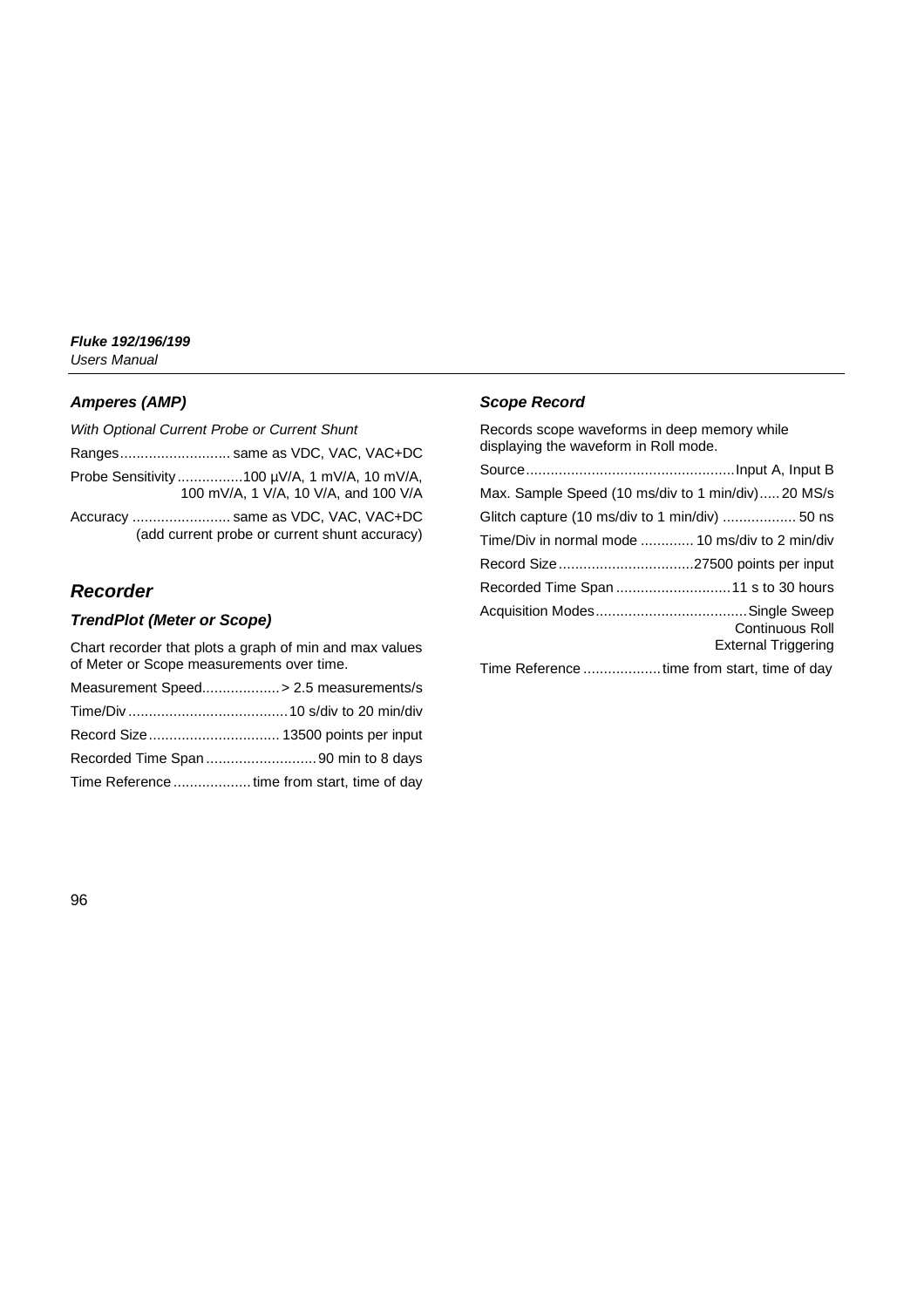## *Zoom, Replay and Cursors*

## *Zoom*

Horizontal Magnification

## *Replay*

Displays a maximum of 100 captured dual input Scope screens.

Replay modes..........Step by Step, Replay as Animation

### *Cursor Measurements*

Cursor Modes ................................single vertical cursor dual vertical cursors dual horizontal cursors (Scope mode)

Markers .................... automatic markers at cross points Measurements.....................................value at cursor 1 value at cursor 2 difference between values at cursor 1 and 2 time between cursors Time of Day (Recorder modes) Time from Start (Recorder modes) Rise Time

## *Miscellaneous*

## *Display*

|                 | Backlight  Cold Cathode Fluorescent (CCFL)<br>Temperature compensated |
|-----------------|-----------------------------------------------------------------------|
|                 | Brightness Power Adapter: 60 cd / $m^2$                               |
| $\wedge$ $\sim$ | Batteries: 35 cd / m <sup>2</sup>                                     |

## *Power*

Rechargeable NiMH Batteries:

Allowable ambient

temperature during charging:.0 to 40 °C (32 to 104 °F)

Auto power down

time (battery saving):............5 min, 30 min or disabled

Battery Charger / Power Adapter BC190:

- BC190/801 European line plug 230 V  $\pm$ 10 %
- BC190/803 North American line plug 120 V  $\pm$ 10 %
- BC190/804 United Kingdom line plug 230 V  $\pm$ 10 %
- BC190/806 Japanese line plug 100 V  $\pm$ 10 %
- BC190/807 Australian line plug 230 V  $\pm$ 10 %
- BC190/808 Universal switchable adapter 115 V ±10 % or 230 V ±10 %, with plug EN60320-2.2G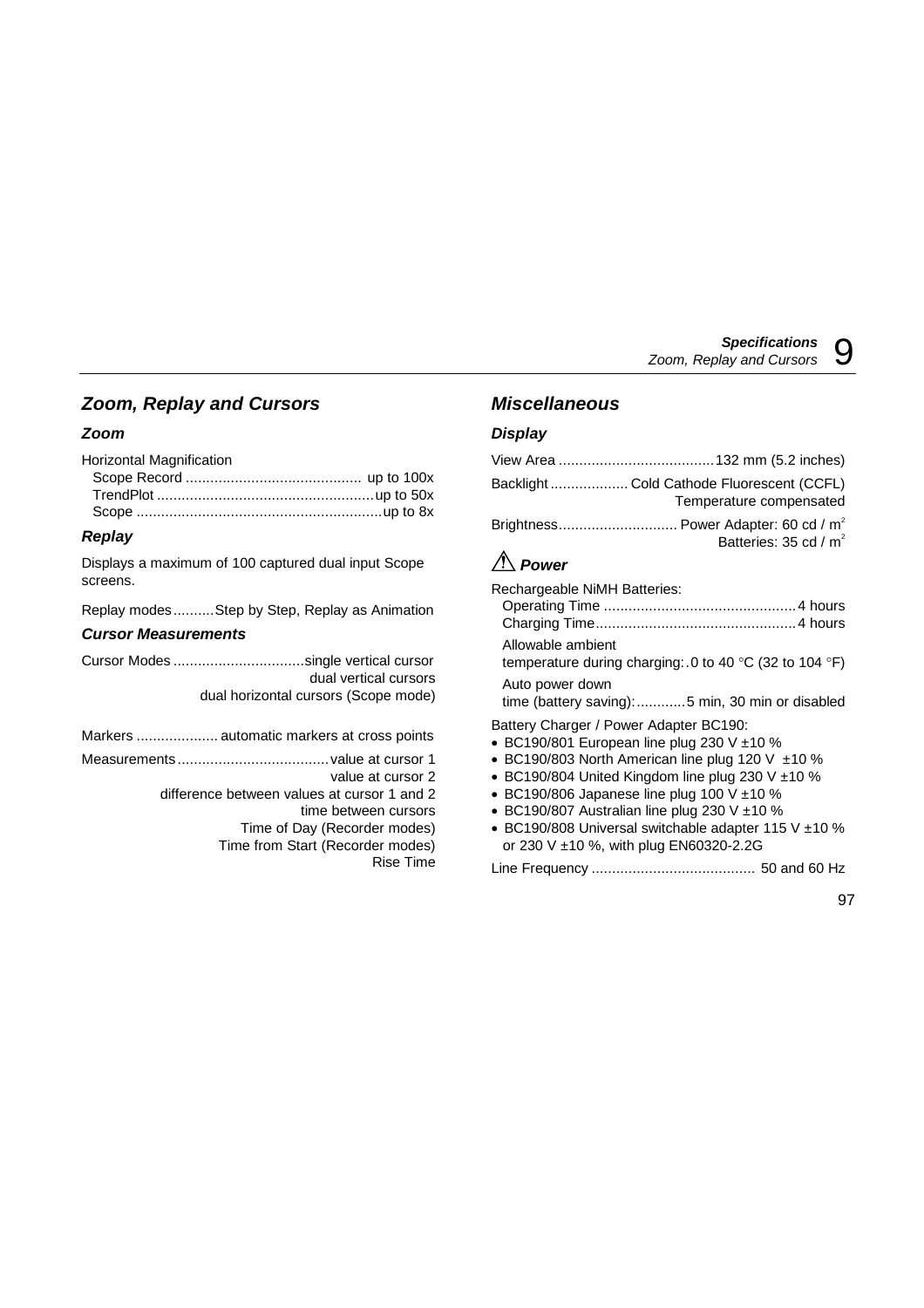#### *Probe Calibration*

Manual pulse adjustment and automatic DC adjustment with probe check.

Generator Output....................................3 Vpp / 500 Hz square wave

#### *Memory*

| Each memory can contain two waveforms plus |
|--------------------------------------------|
| corresponding setups                       |

Number of Recorder Memories ....................................2 Each memory can contain:

- a dual input TrendPlot (2 x 13500 points per input)
- a dual input Scope Record (2 x 27500 points per input)
- 100 dual input Scope screens

### *Mechanical*

|  | including battery |
|--|-------------------|

## *Optical InterfacePort*

| To Printer supports Epson FX, LQ, and                            |  |
|------------------------------------------------------------------|--|
| HP Deskjet <sup>®</sup> , Laserjet <sup>®</sup> , and Postscript |  |
| • Serial via PM9080 (optically isolated RS-232 Adapter/          |  |

Cable, optional). • Parallel via PAC91 (optically isolated Print Adapter Cable, optional).

To PC/Notebook

• Serial via PM9080 (optically isolated RS-232 Adapter/ Cable, optional), using SW90W (FlukeView® software for Windows 95 $^{\circ\!\circ}$  98 $^{\circ}$ , Me $^{\circ}$ , 2000 $^{\circ}$  and NT4 $^{\circ}$ ).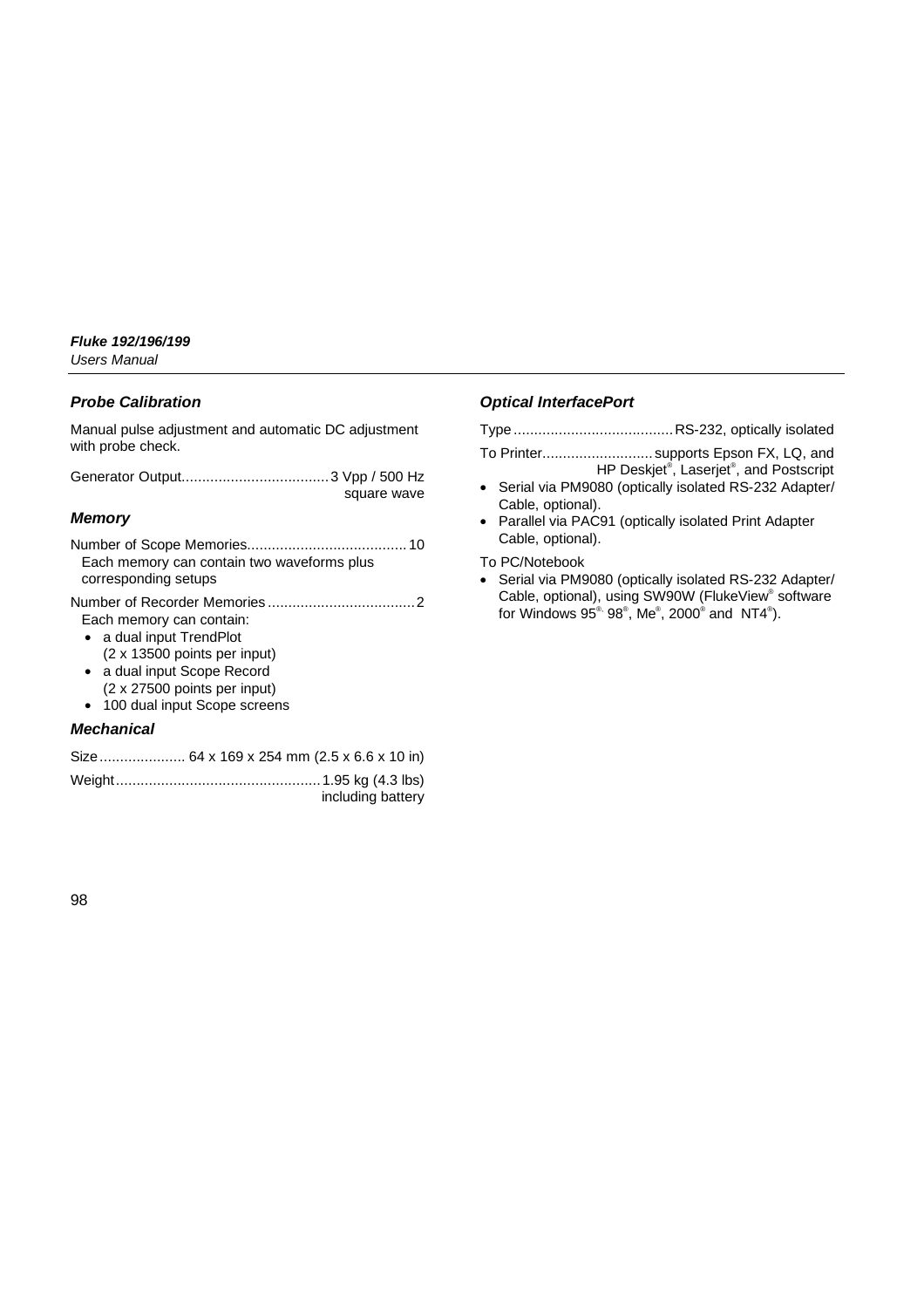## *Environmental*

| Environmental MIL-PRF-28800F, Class 2                                                                                              |
|------------------------------------------------------------------------------------------------------------------------------------|
| Temperature<br>Operating:<br>power adapter  0 to 40 °C (32 to 104 °F)                                                              |
| Humidity                                                                                                                           |
| Operating:<br>0 to 10 °C (32 to 50 °F) noncondensing<br>Storage:<br>-20 to +60 $\degree$ C (-4 to +140 $\degree$ F)  noncondensing |
| Altitude                                                                                                                           |
|                                                                                                                                    |
|                                                                                                                                    |
|                                                                                                                                    |
|                                                                                                                                    |

| Electromagnetic Compatibility (EMC) |                                              |
|-------------------------------------|----------------------------------------------|
|                                     | Emission and immunitiy  EN-IEC61326-1 (1997) |
|                                     |                                              |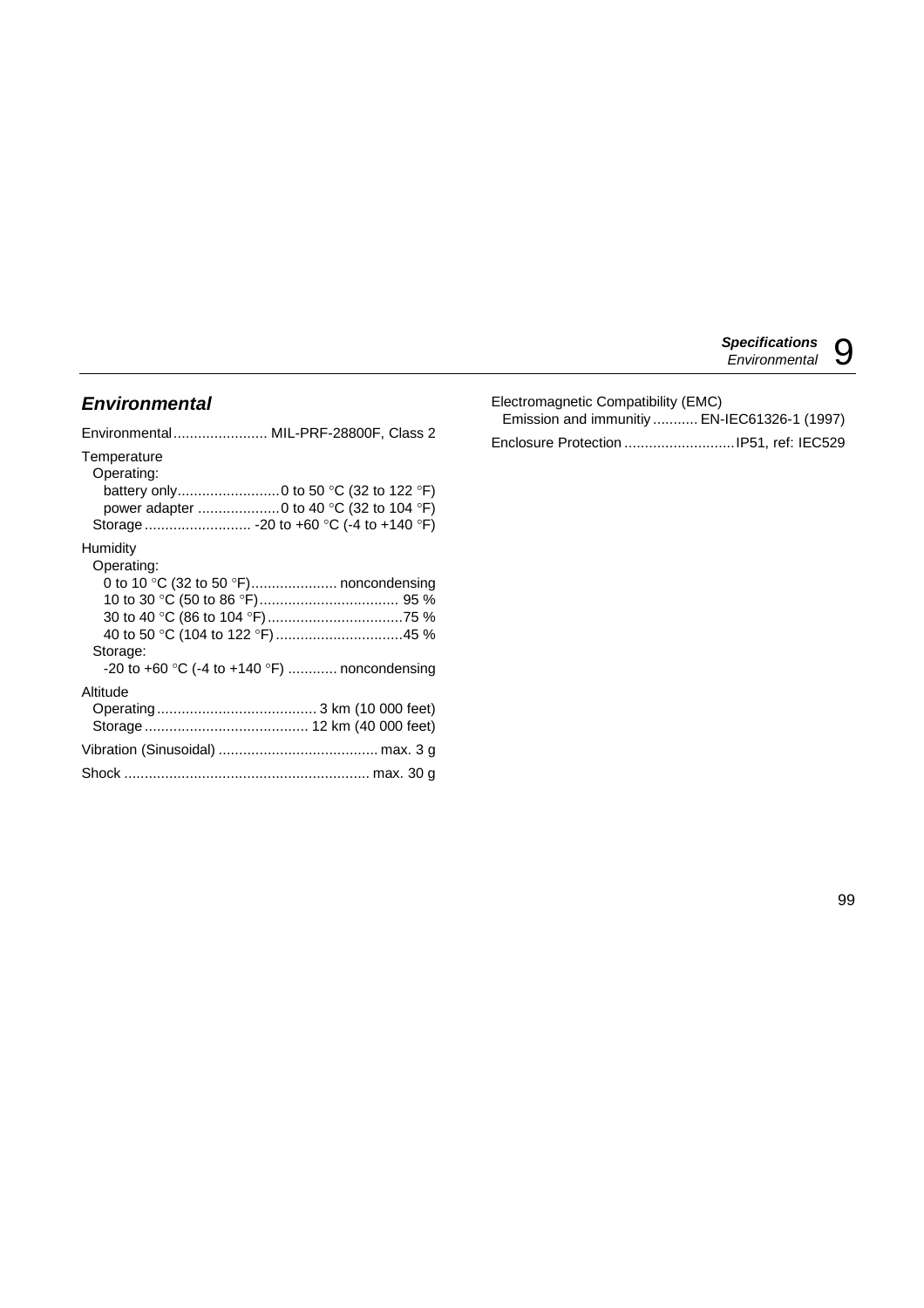## *Fluke 192/196/199*

*Users Manual*

# *Safety*

Designed for measurements on 1000 V Category II Installations, 600 V Category III Installations, Pollution Degree 2, per:

- ANSI/ISA S82.01-1994
- EN61010-1 (1993) (IEC1010-1)
- CAN/CSA-C22.2 No.1010.1-92
- UL3111-1

## **Max. Input Voltages**

| Input A and B via 10:1 probe 1000 V CAT II |               |
|--------------------------------------------|---------------|
|                                            | 600 V CAT III |
|                                            |               |
|                                            | 600 V CAT III |
| Ѧ                                          |               |

## **ZIA** Max. Floating Voltage

| From any terminal to ground  1000 V CAT II |               |
|--------------------------------------------|---------------|
|                                            | 600 V CAT III |
| Between any terminal 1000 V CAT II         |               |
|                                            | 600 V CAT III |

**Voltage ratings are given as "working voltage". They should be read as Vac-rms (50-60 Hz) for AC sinewave applications and as Vdc for DC applications.**



**Figure 51. Max. Input Voltage v.s. Frequency**

#### *Note*

*Overvoltage Category III refers to distribution level and fixed installation circuits inside a building. Overvoltage Category II refers to local level, which is applicable for appliances and portable equipment.*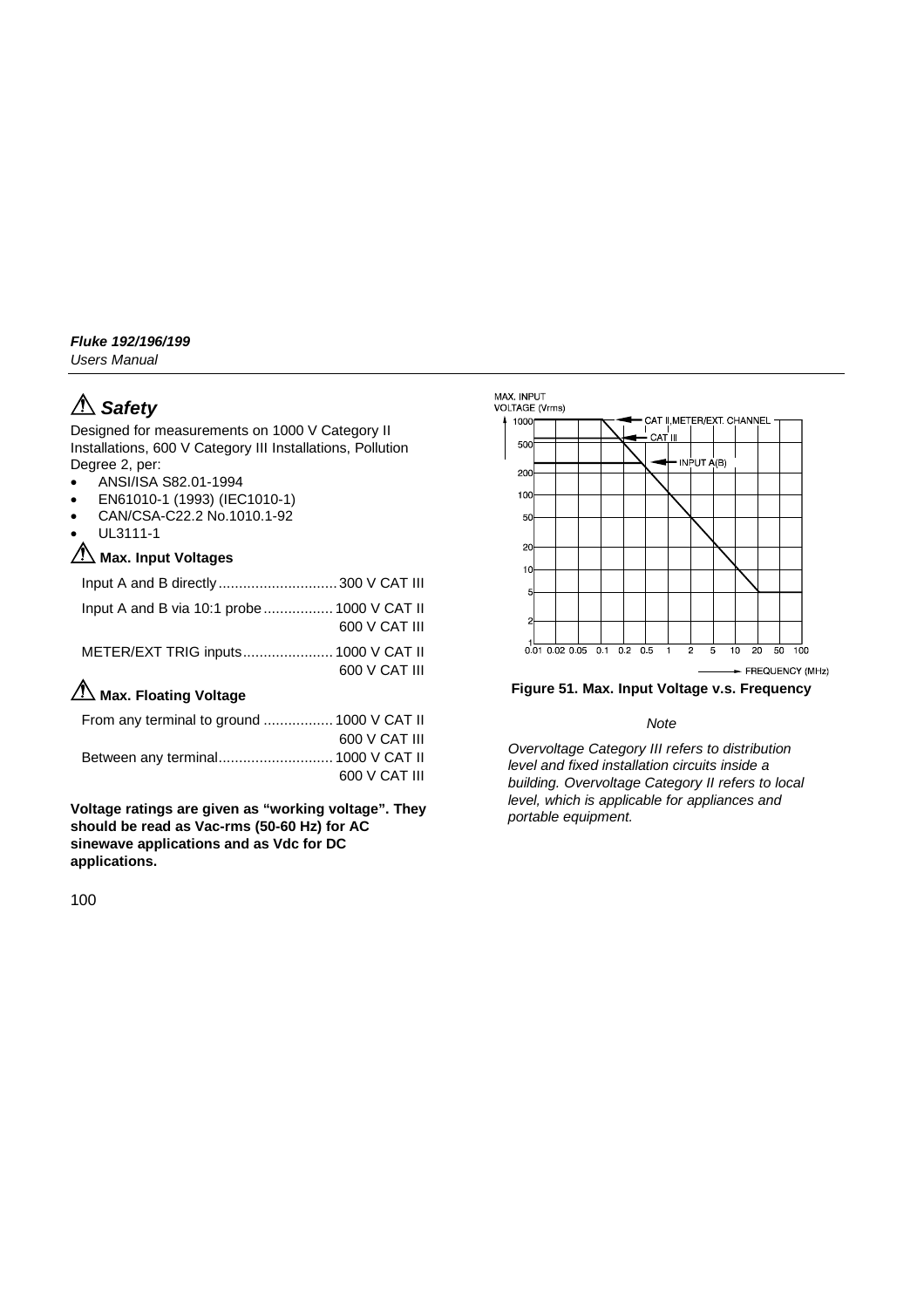

**Figure 52. Safe Handling: Max. Input Voltage Between Scope References, and Between Scope References and Meter Reference**

## *10:1 Probe Safety*

| Saicty                                   |               |
|------------------------------------------|---------------|
| △ Max. Input Voltage 1000 V CAT II       |               |
|                                          | 600 V CAT III |
| A Max. Floating Voltage                  |               |
| from any terminal to ground1000 V CAT II |               |
|                                          | 600 V CAT III |
|                                          | up to 400 Hz  |

## *Electrical specifications*

Input Impedance at probe tip10 M $\Omega$  (±2 %)//14 pF (±2 pF)

|  |  |  |  | Capacity Adjustment Range  10 to 22 pF |  |  |
|--|--|--|--|----------------------------------------|--|--|
|--|--|--|--|----------------------------------------|--|--|

| Attenuation at DC (1 MΩ input) 10 x (±2 %) |  |
|--------------------------------------------|--|
|--------------------------------------------|--|

Bandwidth (with FLUKE 199)...... DC to 200 MHz (-3 dB)

## *Environmental*

| Temperature |  |
|-------------|--|
|             |  |
|             |  |

#### Altitude

#### **Humidity**

Operating at 10 to 30 °C (50 to 86 °F).............. 95 %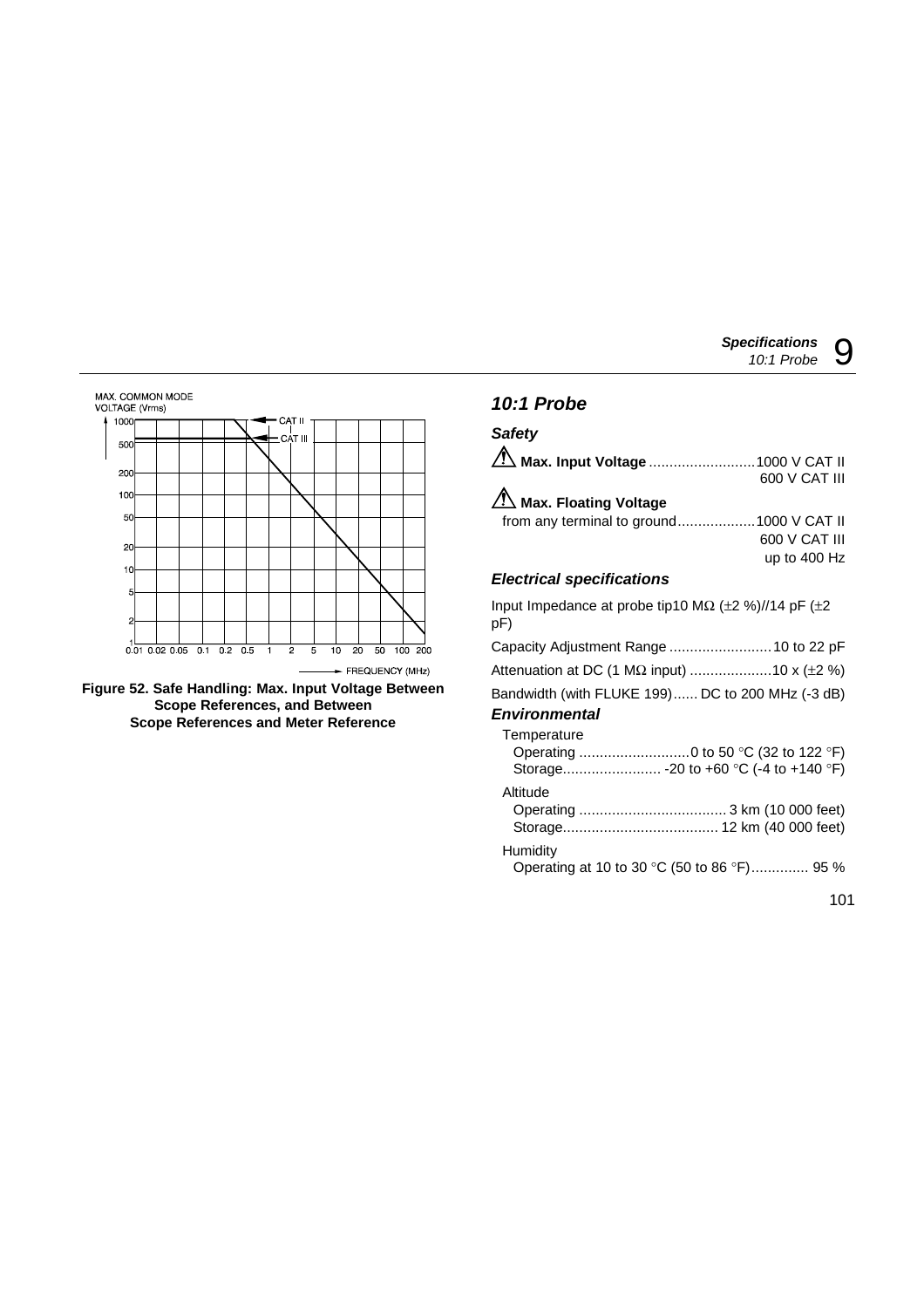#### *Fluke 192/196/199 Users Manual*



**Figure 53. Max. Voltage From Probe Tip to Ground and From Probe Tip to Probe Reference**



**Figure 54. Safe Handling: Max. Voltage From Probe Reference to Ground**